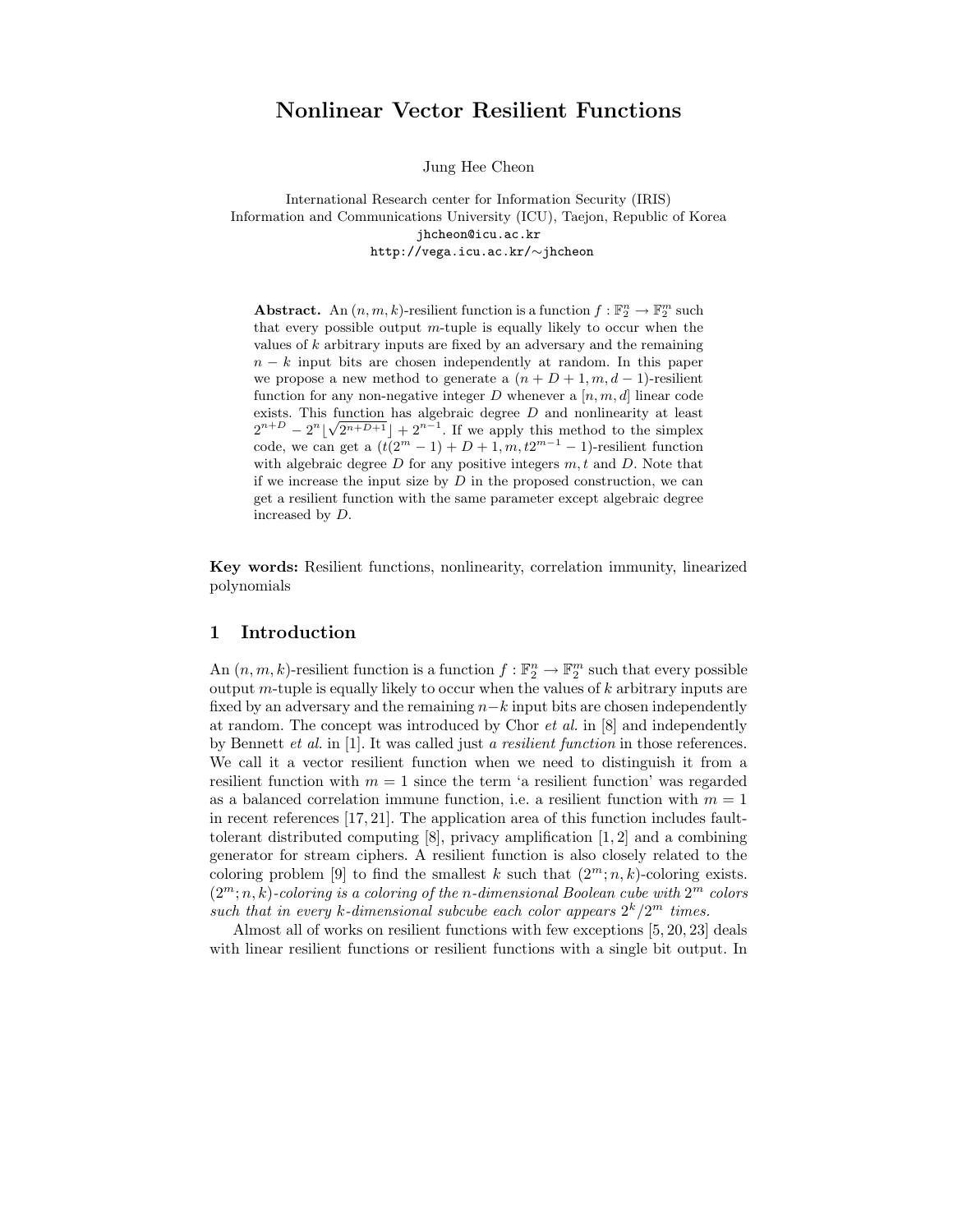[10, 3], they focused on finding a bound on a resiliency of a vector Boolean function with algebraic degree one. In  $[6, 7, 16-18, 21]$ , they focused on constructing a resilient function with a single bit output having as high as nonlinearity as possible. In [23], Zhang and Zheng proposed a method to construct a nonlinear vector resilient function from a linear vector resilient function by permuting nonlinearly its output bits. This method gives an easy transformation from a linear resilient function to a nonlinear resilient function, but has a disadvantage that a resilient function with  $m$  bit output constructed by the method has algebraic degree at most m. In [20], Stinson and Massey proposed nonlinear resilient functions, which are the counterexamples of the conjecture: If there exist a resilient function with certain parameters, then there exists a linear resilient function with the same parameters. They proposed infinitely many functions, but it covers only special parameters.

In this paper, we propose a new method to construct nonlinear vector resilient functions using linearized polynomial. A linearized polynomial  $R(x)$  is a polynomial over  $\mathbb{F}_{2^n}$  such that every term of  $R(x)$  has degree of a power of 2. An equivalent definition is that the set of roots of  $R(x)$  in its splitting field forms a vector space over  $\mathbb{F}_2$ . Given positive integers n, m and D, let d to be the minimal distance of certain  $m$ -dimensional linear code with length  $n$ . If we take a linearized polynomial  $R(x)$  whose roots forms a *n*-dimensional subspace of  $\mathbb{F}_{2n+D+1}$ , then some projection of  $R(x)^{-1} + x$  to  $\mathbb{F}_{2^m}$  is a  $(n+D+1, m, d-1)$ -resilient function under the basis whose dual contains a subset generating the set of roots of  $R(x)$ . We can easily find such a projection using a  $[n, m, d]$  linear code. Such a function has algebraic degree D and nonlinearity at least  $2^{n+D}-2^n\lfloor\sqrt{2^{n+D+1}}\rfloor+2^{n-1}$ . To sum up, we can construct a  $(n+D+1, m, d-1)$ -resilient function with algebraic degree D whenever a  $[n, m, d]$  linear code exists. Observe that by increasing the input size by  $D$  we can construct a resilient function with the same parameter except algebraic degree increased by D.

A simplex code is a  $[2^m - 1, m, 2^{m-1}]$  linear code, whose minimal distance is maximal. By concatenating each codeword t times, we get a  $[t(2^m-1), m, t2^{m-1}]$ linear code. Using this code, we can construct a  $(t(2^m-1)+D+1, m, t2^{m-1}-1)$ resilient function with algebraic degree  $D$  for any positive integers  $m, t$  and  $D$ . It has nonlinearity greater than or equal to

$$
2^{t(2^m-1)+D}-2^{t(2^m-1)}\lfloor\sqrt{2^{t(2^m-1)+D+1}}\rfloor+2^{t(2^m-1)-1}.
$$

In Section 2, we introduce some notation and definitions of cryptographic properties. In Section 3, we propose a new method to construct a resilient function from a linearized polynomial. In Section 4, we prove the algebraic degree of the proposed resilient function. In Section 5, we deal with nonlinearity. In Section 6, we generalize the method in Section 3 into a vector resilient function. In Section 7, we apply the proposed vector resilient function for a combining generator with multi-bit output, a kind of stream cipher. We conclude in Section 8.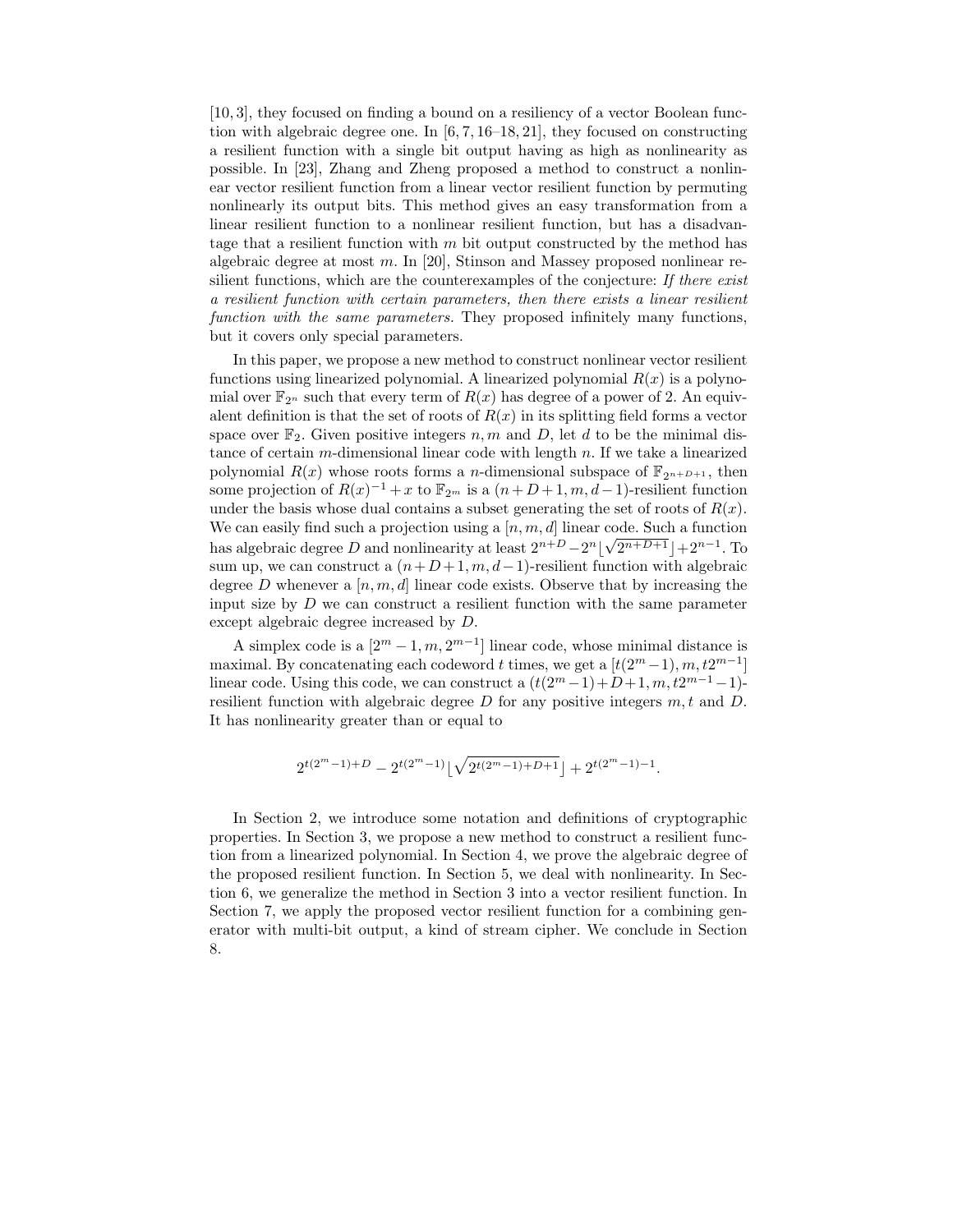### 2 Boolean Functions and Nonlinearity

Let E be a vector space of finite dimension n over the finite field  $\mathbb{F}_2$ . A function f from E into  $\mathbb{F}_2$  is called a Boolean function. The cardinality of the set  $\{x \in$  $E|f(x) = 1$  is called the *weight* of f and denoted by wt(f). The degree of f, denoted by  $deg(f)$ , is the maximal value of the degrees of the terms of f when expressed in the reduced form, called the algebraic normal form. A function with degree 1 is called an affine function. The *Hamming distance* between two function f and g is the weight of  $f + g$ . The minimal distance between f and any affine function from E into  $\mathbb{F}_2$  is the *nonlinearity* of f, that is:

$$
\mathcal{N}(f) = \min_{\phi \in \Gamma} \text{wt}(f + \phi) \tag{1}
$$

where  $\Gamma$  is the set of all affine functions over  $E$ .

A function  $F : E \to \mathbb{F}_{2^m}$  is called a vector Boolean function. Note that if a basis of  $\mathbb{F}_{2^m}$  over  $\mathbb{F}_2$  is specified, there are the unique Boolean function  $f_i$ 's such that  $F = (f_1, f_2, \dots, f_m)$ . We denotes by  $b \cdot F$  the Boolean function  $b_1f_1 + b_2f_2 + \cdots + b_nf_n$  for  $b = (b_1, b_2, \cdots, b_m) \in \mathbb{F}_{2^m}$ . Using this notation, we can write  $\Gamma$  as follows:

$$
\Gamma = \{a \cdot x + \delta | a \in E, \delta \in \mathbb{F}_2\}.
$$
\n<sup>(2)</sup>

**Definition 1.** The nonlinearity  $\mathcal{N}(F)$  of a Boolean function  $F: E \to \mathbb{F}_{2^m}$  is defined as

$$
\mathcal{N}(F) = \min_{b \in \mathbb{F}_{2^m}^*} N(b \cdot F) = \min_{b \in \mathbb{F}_{2^m}^*, \phi \in \Gamma} wt(b \cdot F + \phi)
$$
\n(3)

where  $\Gamma$  is the set of all affine functions over E. Or equivalently,

$$
\mathcal{N}(F) = \min_{a \in E, b \in \mathbb{F}_{2^m}^*, \delta \in \mathbb{F}_2} wt(b \cdot F + a \cdot x + \delta).
$$
 (4)

The Walsh-Hadamard transformation of a Boolean function  $f$  is defined as

$$
W_f(a) = \sum_{x \in E} (-1)^{f(x) + a \cdot x}, \quad a \in E.
$$
 (5)

Since  $W_f(a) = wt(f(x) + a \cdot x) - wt(f(x) + a \cdot x + 1)$ , we have

$$
\mathcal{N}(f) = 2^{n-1} - \frac{1}{2} \max_{a \in E} |W_f(a)|.
$$
 (6)

**Definition 2.** A Boolean function  $f : E \to \mathbb{F}_2$  is called a k-th order correlation immune function if  $W_f(a) = 0$  for all  $a \in E$  with  $0 < wt(a) \leq k$ . A k-th order correlation immune function is called a k-resilient function if it is balanced(i.e.  $W_f(0) = 0$ .

**Definition 3.** A vector Boolean function  $F : E \to \mathbb{F}_{2^m}$  is called a k-resilient function or a  $(n, m, k)$ -resilient function for the dimension n of E if  $b \cdot F$  is a k-resilient function for any  $b \in \mathbb{F}_{2^m}^*$ .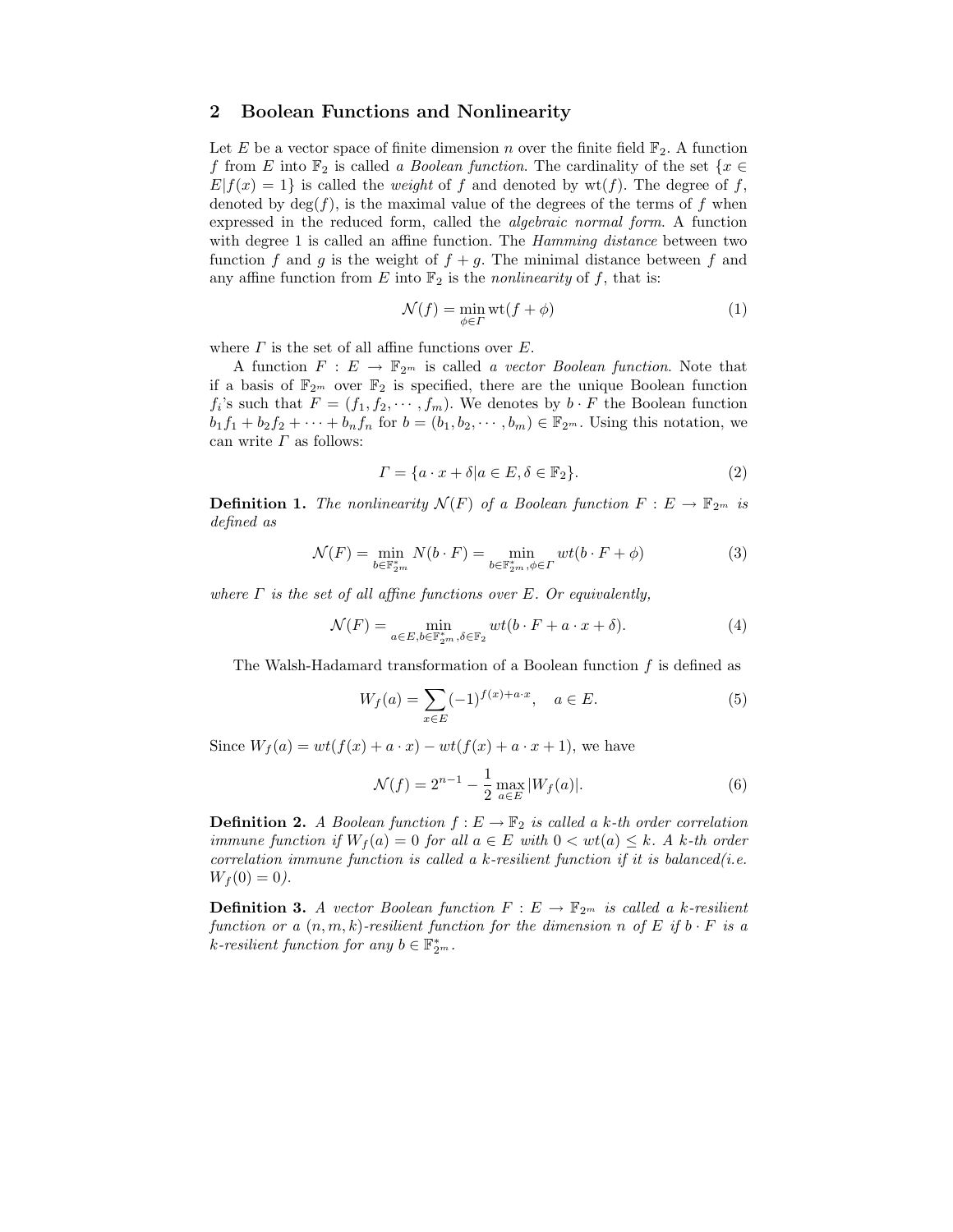# 3 Resiliency

Throughout this paper, let  $q = 2^n$  for a positive integer n. A polynomial in  $\mathbb{F}_q[x]$ is called a linearized polynomial if each of its terms has degree of a power of 2 [14]. Let  $R(x) = \sum_{i=0}^{h} A_i x^{2^i} (A_i \in \mathbb{F}_{2^n})$  be a linearized polynomial over  $\mathbb{F}_{2^n}$  and  $N_R(\mathbb{F}_q) = \{x \in \mathbb{F}_q | R(x) = 0\}$  be the set of zeros of  $R(x)$  which forms a subspace of  $\mathbb{F}_q$ . From now on, we define the inversion function  $R(x)^{-1}$  to be  $R(x)^{2^n-2}$ . Note that if we represent  $a, b \in \mathbb{F}_q$  by a basis and its dual basis, respectively, we have  $a \cdot b = Tr[ab]$  where  $Tr[\cdot]$  is the trace function from  $\mathbb{F}_q$  to  $\mathbb{F}_2$ .

**Lemma 1.** [11] Let  $a, b \in \mathbb{F}_q$ ,  $R(x)$  a linearized polynomial and  $F(x) = 1/R(x)$ . If  $Tr[ax]$  does not vanish identically on  $N_R(\mathbb{F}_q)$ , then

$$
W_{Tr[bF(x)]}(a) = 0.
$$

*Proof.* Suppose  $x_0 \in \mathbb{F}_q \setminus N_R(\mathbb{F}_q)$ . For  $x = x_0 + x'$  with  $x' \in N_R(\mathbb{F}_q)$ , we have  $Tr[ax+\frac{b}{R(x)}]=Tr[ax_0+\frac{b}{R(x_0)}]+Tr[ax']$  and this is zero for  $\#N_R(\mathbb{F}_q)/2$  elements x'. Since a half of elements of each coset of  $N_R(\mathbb{F}_q)$  satisfies  $Tr(ax + \frac{b}{R(x)}] = 0$ , we have  $W_{Tr[bF]}(a) = 0$ .

Using this, we can derive the following.

**Theorem 1.** Let  $R(x)$  be a linearized polynomial such that  $N_R(\mathbb{F}_q)$  is generated by  $\{\xi_1, \xi_2, \dots, \xi_w\}$  for some  $w > 0$ , and let  $F(x) = 1/R(x) + cx$  for  $c \in \mathbb{F}_q$ . Suppose  $\mathcal{B} = \{\xi_1, \xi_2, \cdots, \xi_n\}$  is a basis of  $\mathbb{F}_q$  and  $\mathcal{B} = \{\xi_1, \xi_2, \cdots, \xi_n\}$  its dual basis. Then  $Tr[bF]$  is a  $(t-1)$ -resilient function under the basis B if the projection of bc on  $\langle \widehat{\xi}_1, \widehat{\xi}_2, \cdots, \widehat{\xi_w} \rangle$  has weight t.

Observe that the maximum of  $t$  is  $w$ .

*Proof.* Let  $a = \sum_{i=0}^{n} a_i \hat{\xi}_i$  and  $bc = \sum_{i=1}^{n} b_i \hat{\xi}_i$ . If we write  $f(x) = Tr[b(1/R(x) +$  $cx)$ , we have

$$
W_f(a) \neq 0 \Leftrightarrow Tr[(a+bc)x] = 0 \quad \text{on } N_R(\mathbb{F}_q)
$$

$$
\Leftrightarrow Tr[(a+bc)\xi_i] = 0 \quad \text{for } 1 \leq i \leq w
$$

$$
\Leftrightarrow a_i = b_i \quad \text{for } 1 \leq i \leq w
$$

Since t elements of  $b_i$  for  $1 \leq i \leq w$  is equal to one, we have  $W_f(a) = 0$  for all a with  $0 \le wt(a) < t$ , which proves the  $(t-1)$ -resiliency of  $Tr[bF]$ .

Example 1. Let  $q = 2^8$  and  $V = {\xi_1, \xi_2, \xi_3, \xi_4}$  a set of linearly independent elements of  $\mathbb{F}_q$ , and let  $R(x) = \prod(x - \xi)$  where  $\xi$  ranges over all linear combinations of elements of V. Suppose  $\mathcal{B} = \{\xi_1, \xi_2, \dots, \xi_8\}$  is a basis of  $\mathbb{F}_q$  and  $\hat{\mathcal{B}} = \{\hat{\xi}_1, \hat{\xi}_2, \cdots, \hat{\xi}_8\}$  its dual basis. Then  $f(x) = Tr[(\hat{\xi}_1 + \hat{\xi}_2 + \hat{\xi}_3 + \hat{\xi}_4)(\frac{1}{R(x)} + x)]$ is a 3-resilient function under the basis  $\hat{\beta}$ .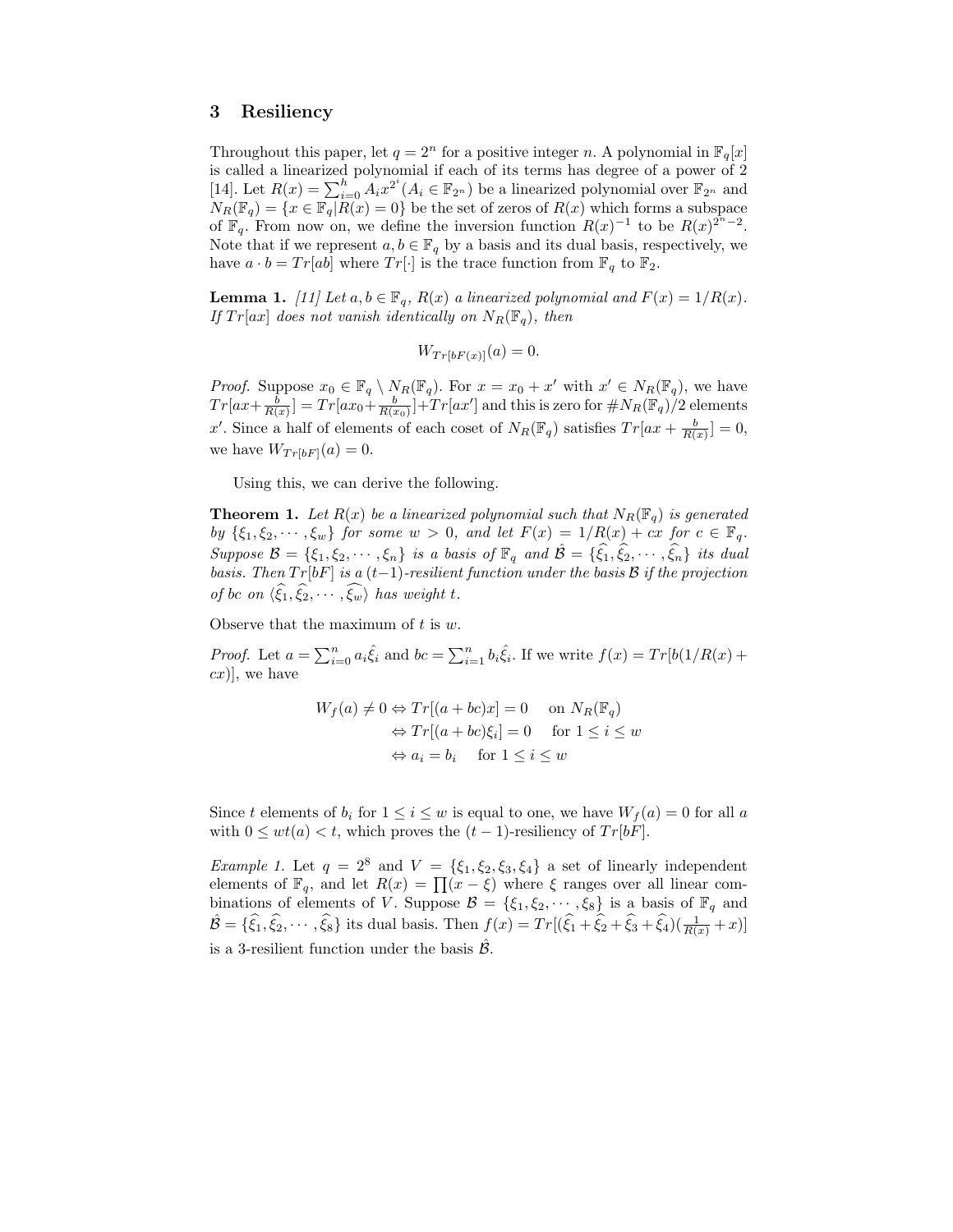### 4 Algebraic Degree

**Theorem 2.** Let  $w \geq 0$ . Consider a linearized polynomial  $R(x) = \prod(x - \xi)$ where  $\xi$  ranges over all elements of a w-dimensional subspace V of  $\mathbb{F}_q$ . Then  $F(x) = \frac{1}{R(x)}$  has the algebraic degree  $n - 1 - w$ .

*Proof.* First, we claim that  $F(x)$  has the algebraic degree  $\leq n-1-w$ . We use the induction on w. For  $w = 0$ , it is trivial since  $F(x) = 1/x$  has the algebraic degree  $n-1$ . Assume that the claim holds for all dimension less than w. Let W be a  $(w-1)$ -dimensional subspace of V,  $\alpha \in V \setminus W$  and  $S(x) = \prod_{\zeta \in W} (x - \zeta)$ . Then we have

$$
\frac{1}{R(x)} = \frac{1}{S(x)S(x+\alpha)} = \frac{1}{S(x) + S(x+\alpha)} \left( \frac{1}{S(x)} + \frac{1}{S(x+\alpha)} \right). \tag{7}
$$

Note that  $f(x) + f(x + a)$  has algebraic degree less than that of f for any Boolean function f and  $a \in \mathbb{F}_q$ . Since  $S(x)$  is a linearized polynomial and so has the algebraic degree 1,  $S(x) + S(x + \alpha)$  is a nonzero constant for  $\alpha \in W$ . By the induction hypothesis,  $\frac{1}{S(x)}$  has algebraic degree  $\leq n-1-(w-1)=n-w$ . Hence  $F(x)$  has algebraic degree less than  $n - w$  which proves the claim.

Now we prove the equality. Suppose that there is a w-dimensional subspace V such that  $\frac{1}{R(x)}$  has algebraic degree less than  $n - w - 1$ . Take a basis  $B = \langle \xi_1, \xi_2, \cdots, \xi_n \rangle$  of  $\mathbb{F}_q$  where  $\xi_1, \xi_2, \cdots, \xi_w$  generates V. Take  $R_w(x) = R(x)$ and  $R_{i+1}(x) = R_i(x)R_i(x + \xi_i)$  for  $w \leq i < n-1$ . By the same deduction with (7),  $1/R_{i+1}(x)$  has algebraic degree less than  $1/R_i(x)$  for  $w \leq i < n-1$ . Thus,  $1/R_{n-1}(x)$  has algebraic degree less than  $(n-1)-(n-1)=0$ . That is,  $1/R_{n-1}(x) = 0$  should be zero for all  $x \in \mathbb{F}_q$  which implies  $R_{n-1}(x) = 0$  for all  $x \in \mathbb{F}_q$ . This is a contradiction because  $R_{n-1}$  has only  $2^{n-1}$  roots. Therefore we have the theorem.

Observe that if V has the dimension w, we can derive a  $(w - 1)$ -resilient function with the algebraic degree  $n - w - 1$  from  $F(x) = 1/R(x)$ . From the Siegenthaler's inequality [19], we have deg  $f \leq n-1-(w-1) = n-w$  for every component function f of  $1/R(x)$ . Thus, our resilient function has one less algebraic degree than the maximal degree achieved by  $(w-1)$ -resilient functions in  $\mathbb{F}_q$ .

# 5 Nonlinearity

Consider a non-singular complete curve given by  $y^2 + y = ax + \frac{b}{R(x)}$  for  $a, b \in \mathbb{F}_q$ . By Hurwitz-Zeuthen formula, it has the genus  $g = 2<sup>h</sup> - \delta_{a,0}$  where h is the degree of  $R(x)$  and the Kronecker delta  $\delta_{a,0}$  is one if and only if  $a = 0$ . Using the Hasse-Weil bound on the number of points of an algebraic curve, we can get the following lemma.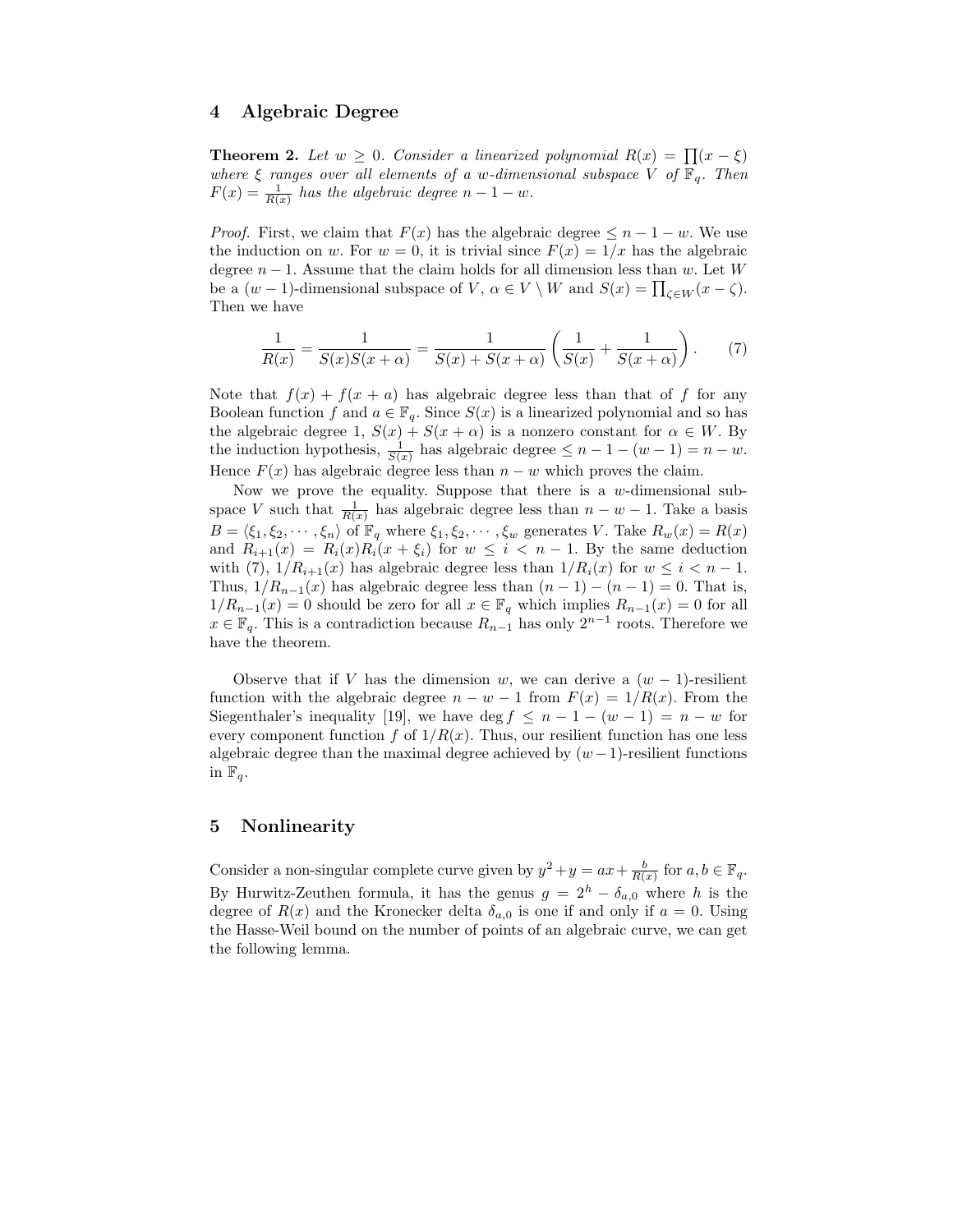**Lemma 2.** Let  $R(x)$  be a linearized polynomial such that  $N_R(\mathbb{F}_q)$  is generated by  $\{\xi_1, \xi_2, \dots, \xi_w\}$  for some  $0 < w < n$ . Let  $a, b \in \mathbb{F}_q$  and  $b \neq 0$ . Let C be a complete non-singular curve over  $\mathbb{F}_q$  given by  $y^2 + y = ax + \frac{b}{R(x)}$ . Then we have

$$
|\#C(\mathbb{F}_q)-q-1|\leq 2g\sqrt{q},
$$

where  $g = 2^w - \delta_{a,0}$  is the genus of the curve C.

**Theorem 3.** Let  $R(x)$  be a linearized polynomial such that  $N_R(\mathbb{F}_q)$  is generated by  $\{\xi_1, \xi_2, \dots, \xi_w\}$  for some  $0 < w < n$ . Then we have

$$
\mathcal{N}(\frac{1}{R(x)}) \ge 2^{n-1} - 2^w \lfloor \sqrt{2^n} \rfloor + 2^{w-1}.
$$

*Proof.* Let  $F(x) = 1/R(x)$  and  $b \in \mathbb{F}_q^*$ .

Assume  $a \neq 0$ . The complete non-singular curve C given by  $y^2 + y = ax +$  $b/R(x)$  has a point at the infinity and a point on each of roots of  $R(x)$ . Otherwise, it has 2 points whenever  $Tr[ax + b/R(x)] = 0$ . Hence we have

$$
#C(\mathbb{F}_q) = 2 \# \{ x \in \mathbb{F}_q | Tr(ax + \frac{b}{R(x)}] = 0 \} + 2^w + 1.
$$
 (8)

Assume  $a = 0$ . The complete non-singular curve C given by  $y^2 + y = b/R(x)$ has two points at the infinity and a point on each of roots of  $R(x)$ . Otherwise, it has 2 points whenever  $Tr[ax + b/R(x)] = 0$ . Hence we have

$$
#C(\mathbb{F}_q) = 2 \# \{ x \in \mathbb{F}_q | Tr[ax + \frac{b}{R(x)}] = 0 \} + 2^w + 2.
$$
 (9)

Observe that  $\#C(\mathbb{F}_q) - 1 - \delta_{a,0}$  is divisible by  $2^{w+1}$  from Corollary (1.5) in [11]. Since  $W_{b \cdot F}(a) = 2 \# \{ x \in \mathbb{F}_q | Tr[ax + \frac{b}{R(x)}] = 0 \} - q = \#C(\mathbb{F}_q) - 1 - \delta_{a,0} - 2^w - q,$ we can write  $W_{Tr[bF]}(a) = s \cdot 2^{w+1} - 2^w$  for some integer s.

On the other hand, by Lemma 2, for all a we have

$$
|\#C(\mathbb{F}_q) - q - 1| = |s \cdot 2^{w+1} + \delta_{a,0}| \le 2(2^w - \delta_{a,0})\sqrt{q}.
$$

That is, we have  $|s| \leq \lfloor \sqrt{q} \rfloor$ .

Combining them, we find that the maximum of  $|W_{Tr[bF]}(a)|$  is bounded by  $2^{w+1}\lfloor \sqrt{q} \rfloor - 2^w$ . From 6, we get the theorem.

Observe that this bound of nonlinearity is very tight for small  $w$ , but not so good for large w.

#### 6 Vector Resilient Functions

We begin with some basic terminology of coding theory [13]. A *linear code C* is a linear subspace of  $\mathbb{F}_2^n$ . An element of C is called a *codeword*. The minimum distance of C is defined as the minimum of weights of all nonzero codewords in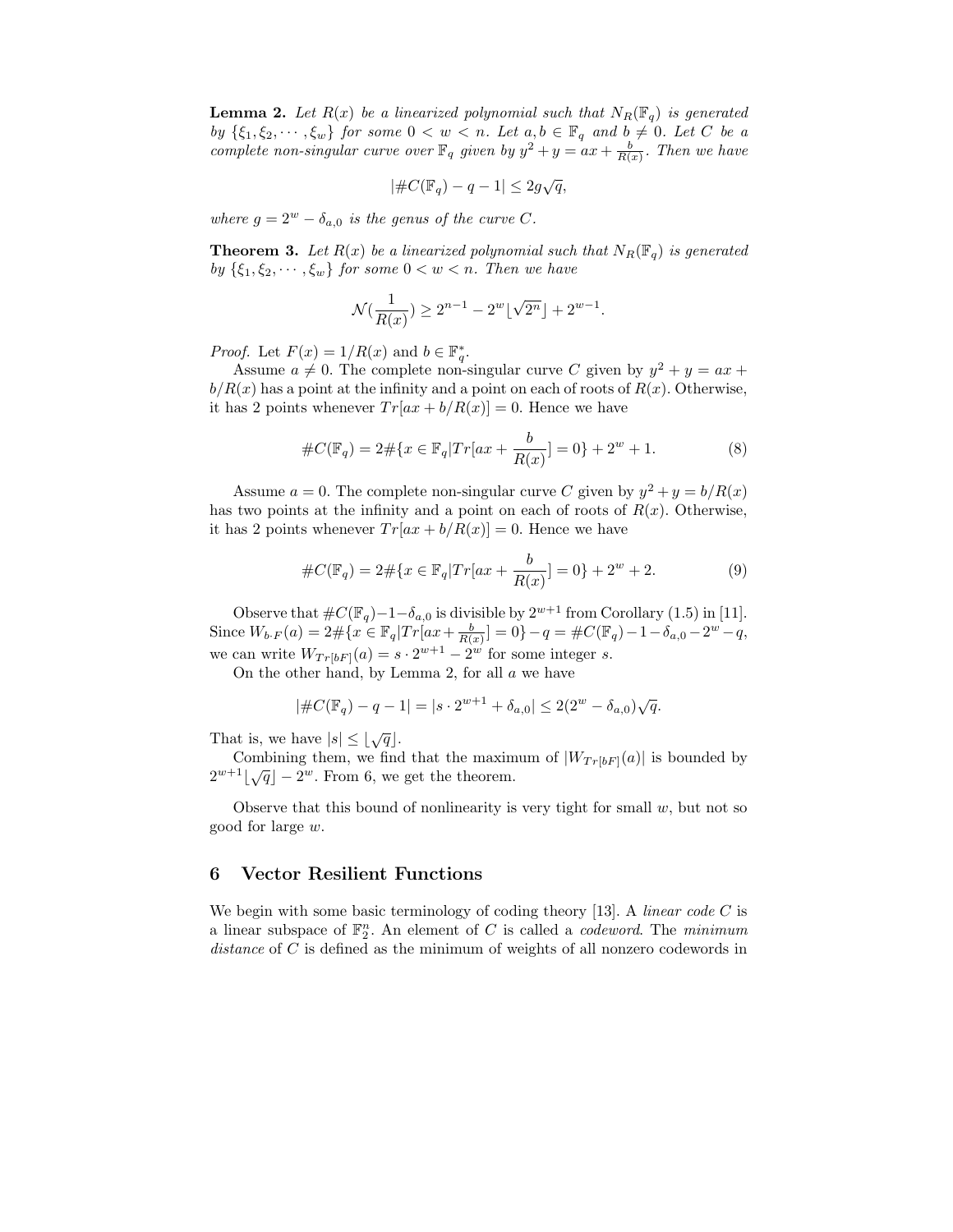C. A  $[n, m, d]$  code is a m-dimensional linear code of length n with minimum distance d.

Suppose W is a vector space generated by  $\{e_1, e_2, e_3\}$ . Then  $V = \langle e_1+e_2+e_3 \rangle$ is a [3, 1, 3] linear code since V has one nonzero element  $e_1 + e_2 + e_3$  with weight 3. If we define  $V = \langle e_1 + e_2, e_2 + e_3 \rangle$ , it is a  $(3, 2, 2)$  linear code since every nonzero element of V has weight 2.

**Theorem 4.** Let  $R(x)$  be a linearized polynomial such that  $N_R(\mathbb{F}_q)$  is generated by  $\{\xi_1, \xi_2, \dots, \xi_w\}$  for some  $w > 0$ , and  $F(x) = 1/R(x) + x$ . Suppose  $\mathcal{B} =$  $\{\xi_1, \xi_2, \cdots, \xi_n\}$  is a basis of  $\mathbb{F}_q$  and  $\hat{\mathcal{B}} = \{\xi_1, \xi_2, \cdots, \xi_n\}$  its dual basis. For  $1 \leq m \leq w$ , let  $B_1, B_2, \cdots, B_m$  be elements of the vector space  $\mathbb{F}_q$  with the basis  $\hat{\mathcal{B}}$  whose projection on  $\langle \hat{\xi}_1, \hat{\xi}_2, \cdots, \hat{\xi}_w \rangle$  forms a  $[w, m, d]$  linear code. Then  $(Tr[B_1F], Tr[B_2F], \cdots, Tr[B_mF])$  is a  $(d-1)$ -resilient function under the basis  $\mathcal{B}$ .

*Proof.* Any component function of  $(Tr[B_1F], Tr[B_2F], \cdots, Tr[B_mF])$  is written as  $Tr[BF]$  for  $B = \sum_{i=0}^{m} b_i B_i$  with  $b_i \in \mathbb{F}_2$ . Observe that the projection of such B on  $\langle \hat{\xi}_1, \hat{\xi}_2, \cdots, \hat{\xi}_w \rangle$  has weight greater than or equal to d. Hence  $B \cdot F$  is a  $(d-1)$ -resilient function by Theorem 1. Since every component function is a  $(d-1)$ -resilient function, so does  $(Tr[B_1F], Tr[B_2F], \cdots, Tr[B_mF]).$ 

Using Theorem 4, we can construct a  $(n, m, k)$ -resilient function from  $\mathbb{F}_2^n$  to  $\mathbb{F}_2^m$  when  $k = d(w, m) - 1$  for some w with  $0 < m \leq w < n$  as Algorithm 1.

#### Algorithm 1 (Construct a vector resilient function)

1. Input n, m and k such that  $k = d(w, m) - 1$  for some w with  $0 < m \leq w < n$ .

2. Take a set  $V = \{\xi_1, \xi_2, \dots, \xi_w\}$  of w linearly independent elements of  $\mathbb{F}_{2^n}$ . Let  $\mathcal{B} = {\xi_1, \xi_2, \cdots, \xi_n}$  is a basis of  $\mathbb{F}_{2^n}$  and  $\hat{\mathcal{B}} = {\hat{\xi_1}, \hat{\xi_2}, \cdots, \hat{\xi_n}}$  its dual basis.

3. Assume a  $[w,m,d]$  linear code is generated by  $\{c_i, c_2, \cdots, c_m\}$  where  $c_i = [c_{i1}, c_{i2}, \cdots, c_{iw}]$  and  $c_{iw} \in \mathbb{F}_2$ . Compute  $B_i = \sum_{j=1}^m c_{ij} \hat{\xi}_i$ .

4. Let  $F(x) = 1/R(x) + x$  for  $R(x) = \prod_{\zeta} (x - \zeta)$  where  $\zeta$  ranges over all elements of the subspace generated by V. Compute  $Tr[B_iF(x)]$  for  $1 \leq i \leq m$ .

5. Output a k-resilient function

$$
S(x) = (Tr[B1F(x)], Tr[B2F(x)], \cdots, Tr[BmF])
$$

from  $\mathbb{F}_2^n$  to  $\mathbb{F}_2^m$  by taking the basis  $\mathcal{B}$  for  $\mathbb{F}_{2^n}$ .

The following is an example of Algorithm 1.

Example 2. Let  $q = 2^8$  and  $V = {\xi_1, \xi_2, \xi_3}$  a set of linearly independent elements of  $\mathbb{F}_q$ , and let  $R(x) = \prod (x - \xi)$  where  $\xi$  ranges over all linear combinations of elements of V. Let  $\mathcal{B} = \{\xi_1, \xi_2, \cdots, \xi_n\}$  is a basis of  $\mathbb{F}_q$  and  $\hat{\mathcal{B}} = \{\hat{\xi}_1, \hat{\xi}_2, \cdots, \hat{\xi}_n\}$ its dual basis. Then  $(f_1, f_2)$  is a  $(8,2,1)$ -resilient function under the basis B where  $f_1 = Tr[(\hat{\xi}_1 + \hat{\xi}_2)(\frac{1}{R(x)} + x)]$  and  $f_2 = Tr[(\hat{\xi}_2 + \hat{\xi}_3)(\frac{1}{R(x)} + x)].$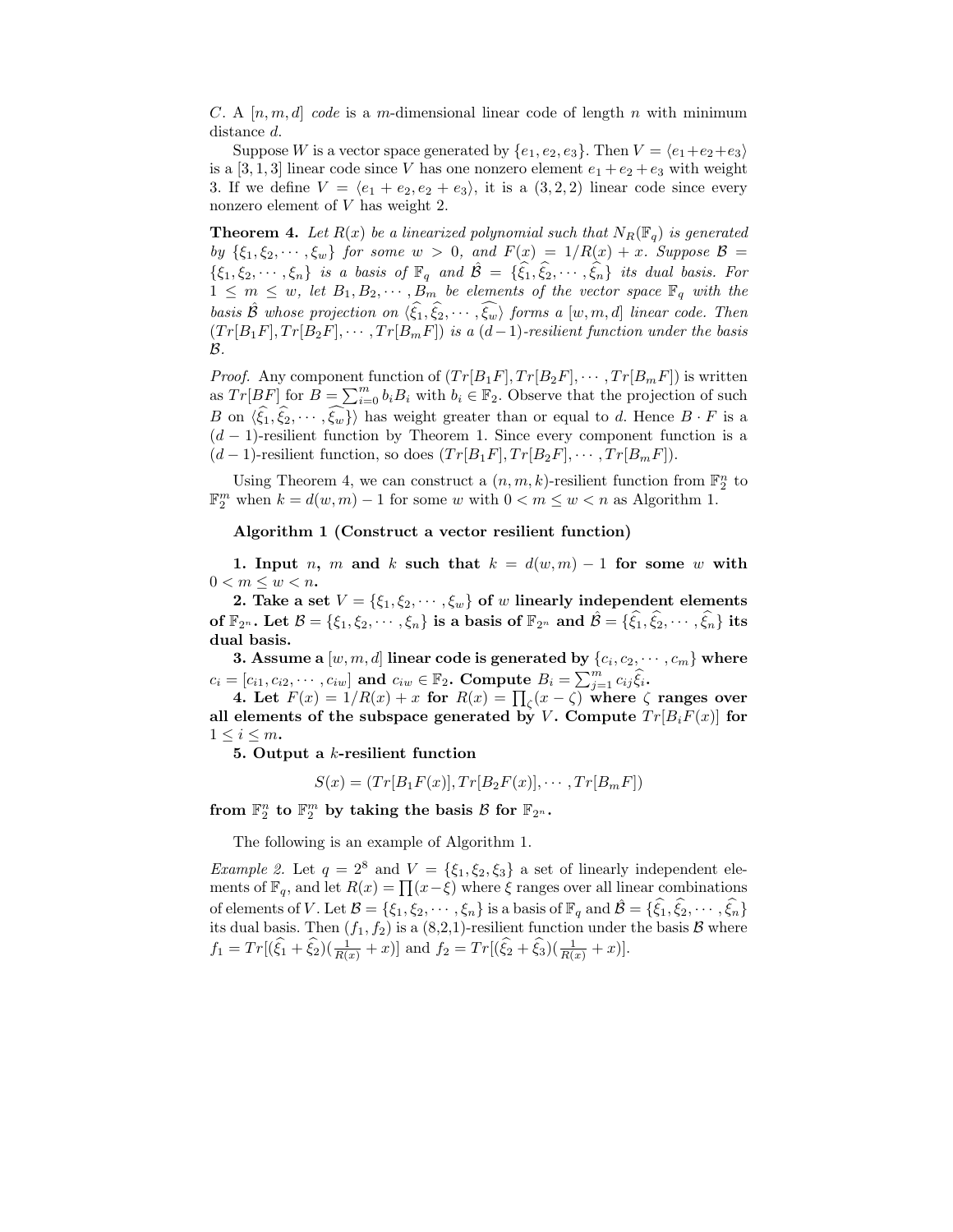If we combine Theorem 2, 3 and 4, we can get the following Theorem.

**Theorem 5.** Assume  $0 \leq m \leq n$  and a  $[n, m, d]$  linear code exists. For any nonnegative integer D, there exists a  $(n + D + 1, m, d - 1)$ -resilient function with algebraic degree D, whose nonlinearity is greater than or equal to  $2^{n+D}$  –  $2^{n} \left[ \sqrt{2^{n+D+1}} \right] + 2^{n-1}.$ 

Note that for any positive integer there exists a  $[2^m - 1, m, 2^{m-1}]$  code, so called a simplex code, which has the maximal value of minimal distances for m-dimensional linear codes with length  $2^m - 1$ . Concatenating each codeword t times gives a  $[t(2^m-1), m, t2^{m-1}]$  linear code. If we apply this code to Theorem 5, we get the following result.

Corollary 1. For any positive integers m,t and D, there is a  $(t(2^m - 1) +$  $D+1, m, t2^{m-1}-1$ )-resilient function with algebraic degree D and nonlinearity greater than or equal to

$$
2^{t(2^m-1)+D}-2^{t(2^m-1)}\lfloor\sqrt{2^{t(2^m-1)+D+1}}\rfloor+2^{t(2^m-1)-1}.
$$

Given positive integers n and m, we define the maximal resiliency  $\kappa(n,m)$ to be the maximal value of resiliency k such that a  $(n, m, k)$ -resilient function exists. Chor *et al.* [8] showed that  $\kappa(n, 2) = \lfloor \frac{2n}{3} \rfloor - 1$ . For general m, Friedman [10] showed that given positive integers n and m the maximal resiliency  $\kappa(n,m)$ satisfies

$$
\kappa(n,m) \le n - 1 - \frac{n(2^m - 2)}{2(2^m - 1)}.
$$
\n(10)

Bierbrauer *et al.* [3] showed that a  $[n, m, d]$  linear code can be used to construct a  $(n, m, d - 1)$ -resilient function. Combining this with (10), we find that  $\kappa(t(2^m-1),m) = t2^{m-1} - 1$ . On the other hand, if we consider linear resilient functions, i.e.  $D = 1$ , in Corollary 1, the proposed construction gives  $(t(2<sup>m</sup> - 1) + 2, m, t2<sup>m-1</sup> - 1)$ -resilient function which has 2 bit larger input length with the same output size and resiliency. By this construction, however, for any positive integer  $D$  we can construct a resilient function of algebraic degree  $D$ with the same parameter by increasing the input size by  $D$  bits.

In [23], authors proposed a method to construct a nonlinear vector resilient function from a linear vector resilient function by permuting nonlinearly its output bits. That is,

Let F be a linear  $(n, m, k)$ -resilient function and G a permutation on  $\mathbb{F}_2^m$ whose nonlinearity is  $\mathcal{N}_G$ . Then  $P = G \cdot F$  is a  $(n, m, k)$ -resilient function such that

- 1. the nonlinearity  $\mathcal{N}_P$  of P satisfies  $\mathcal{N}_P = 2^{n-m} \mathcal{N}_G$  and
- 2. the algebraic degree of  $P$  is the same as that of  $G$ .

A vector Boolean function with m bit output generated by this method has an algebraic degree less than  $m$  while our method can generate a resilient function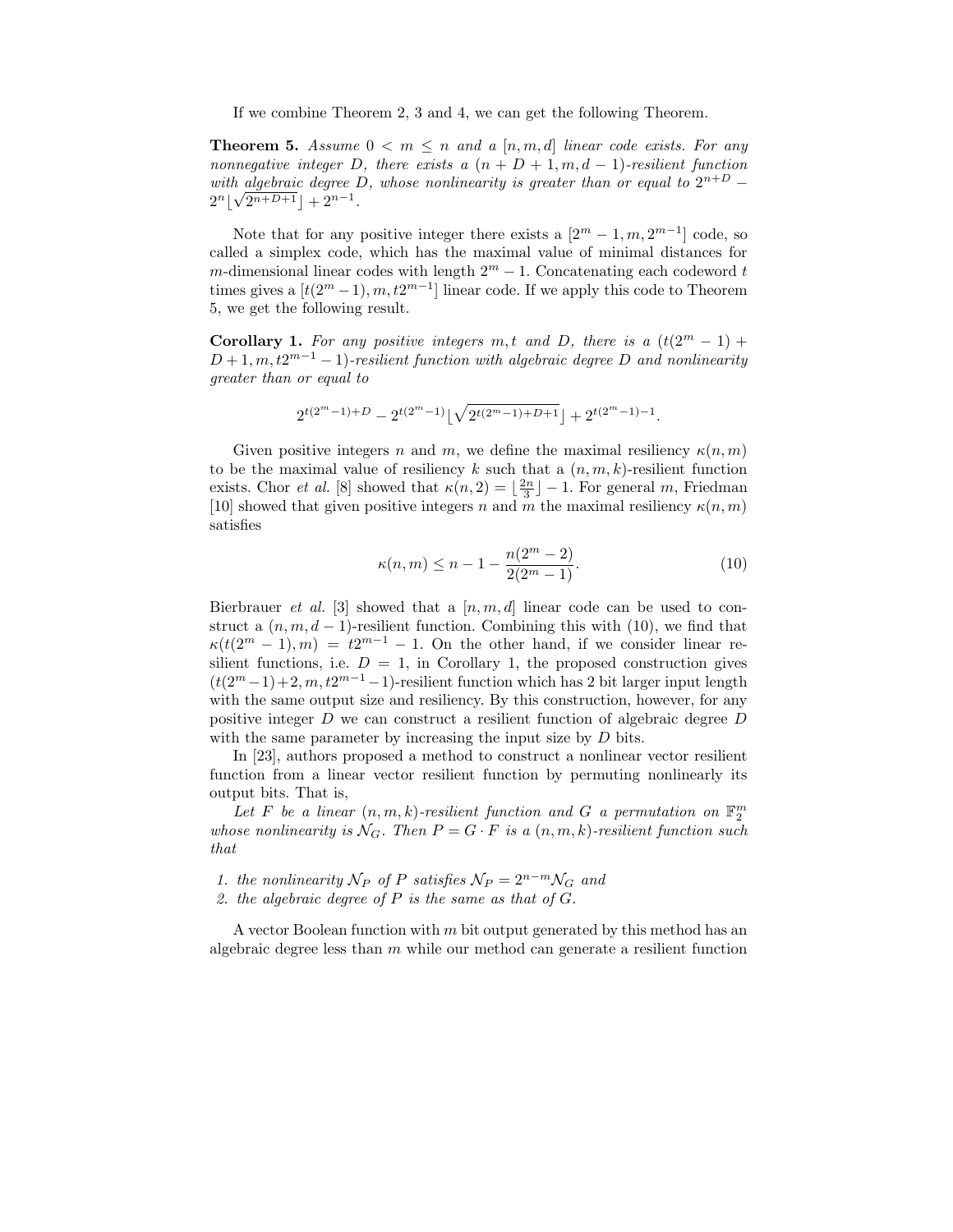with algebraic degree up to  $n - 2 - m$ . The largest nonlinearity achieved by a permutation on  $\mathbb{F}_2^m$  is  $2^{m-1}-2^{(m-1)/2}$  [15]. Thus, such  $(n, m, k)$ -resilient function has nonlinearity  $\leq 2^{n-1} - 2^{n-(m+1)/2}$ . Hence resilient functions constructed by the proposed method have larger bound of nonlinearity for small  $m$  than the previous method. Another obstacle of the previous method is to find a nonlinear permutation, which is not easy for even m except  $x^{-1}$ .

Generally, it is not easy to obtain the maximum value of  $m$  given  $n$  and  $d$  or the maximal value of d given n and m. For small  $n, m$ , however, there is a table [4] for the maximum value  $d(n, m)$  of d such that a [n, m, d] linear code exists. Refer to the appendix for  $1 \leq n \leq 15$  and  $1 \leq m \leq 6$ . These maximum values of the minimum distances gives the maximal resiliency  $k$  of  $(n, m, k)$ -resilient functions with the algebraic degree  $D$  constructed by Algorithm 1. In Table 1, 0-resiliency means balancedness.

**Table 1.** The maximum resiliency k of proposed  $(n, m, k)$ -resilient functions with the algebraic degree D.

| $\boldsymbol{m}$ |  |  |   |   |   |   |   |    | $n 2+D 3+D 4+D 5+D 6+D 7+D 8+D 9+D 10+D 11+D 12+D 13+D 14+D$ |     |
|------------------|--|--|---|---|---|---|---|----|--------------------------------------------------------------|-----|
|                  |  |  | Ð | 6 |   |   |   | 10 |                                                              | 1 າ |
|                  |  |  | з | 3 |   |   |   |    |                                                              |     |
|                  |  |  | ົ | 3 | 3 |   |   |    |                                                              |     |
|                  |  |  |   | ົ | 3 | ച | ∍ |    |                                                              |     |
|                  |  |  |   |   |   |   |   |    |                                                              |     |
|                  |  |  |   |   |   |   |   |    |                                                              |     |

# 7 Stream Ciphers

One of the most widely used design for stream cipher is a combination generator. A combination generator consists of several linear feedback shift registers(LFSRs) whose output sequences are combined by a nonlinear Boolean function, called a combining function. To resist against the well-known correlation attack, a combining function should be resilient. Fig. 1 is an example of a stream cipher with multi-bit output where KGSs are key stream generators and F is a combining function.

To get a high linear complexity, we use feedback shift registers with carry operation (FCSRs) [12] as KSGs instead of LFSRs in a combining generator. Let  $n$  be the number of FCSRs with  $k$  registers and  $m$  the number of output bits. By Theorem 5, we can construct a  $(w + D + 1, m, d - 1)$ -resilient function for any non-negative integer  $D$  whenever a  $[w, m, d]$  linear code exists. The function has algebraic degree D and nonlinearity at least  $2^{w+D} - 2^w \left[ \sqrt{2^{w+D+1}} \right] + 2^{w-1}$ . We use this vector resilient function as a combining function.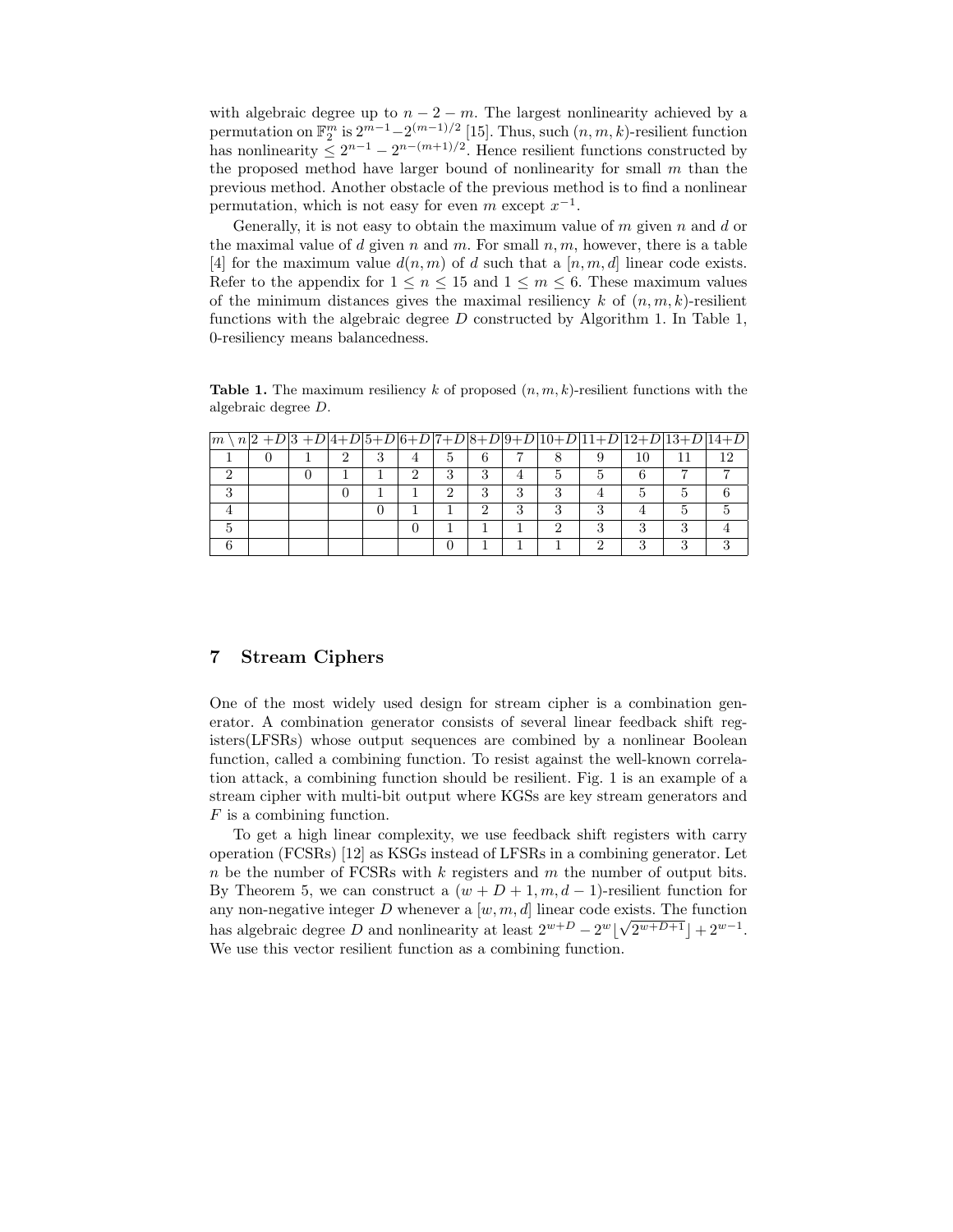

Fig. 1. A stream cipher with multi-bit output

Note that correlation attack has complexity  $O(2^{kd})$  when the combining function is  $(d-1)$ -resilient. On the other hand, linear complexity attack has complexity  $O(M^3)$  for a cipher with linear complexity M. Since every FCSR has linear complexity  $2^k$  and the combining function has algebraic degree  $n - w - 1$ , we have  $M = 2^{k(n-w-1)}$ . Hence when  $d(w, m) \approx 3(n - w - 1)$ , two complexities are similar.

For example, if we let  $n - w - 1 = 2$  and  $d = 5$ , the complexity becomes  $O(2^{3k})$ . In that case, we have  $w = 9$  for  $m = 2$  and  $w = m + 8$  for  $m \geq 3$ . That is, if  $k = 20$ , we can design ciphers with the following feature. Here the complexity is against the linear complexity attack and the correlation attack for a linear combination of output bits.

However, if we consider a correlation attack using a nonlinear combination of output bits, the complexity might be different. In that case, the maximum correlation coefficient [22] should be considered. Currently, we don't know the maximum correlation of the proposed vector resilient functions. It would be interesting problem to compute them.

|    |    | $\text{Input}(n)   \text{Output}(m)   \text{Dim}(w)   \text{Alg. Deg.}(D)   \text{Resiliency}(k)   \text{Complexity}$ |       |
|----|----|-----------------------------------------------------------------------------------------------------------------------|-------|
| 12 |    |                                                                                                                       | 0.120 |
| 14 |    |                                                                                                                       | 0120  |
| 15 | 12 |                                                                                                                       | 0120  |
| 17 | 14 |                                                                                                                       | 0120  |
| 18 | 15 |                                                                                                                       | പ20   |
| 19 | 16 |                                                                                                                       | 0120  |
|    | 18 |                                                                                                                       | പ20   |

Table 2. Input v.s. Output with the fixed Resiliency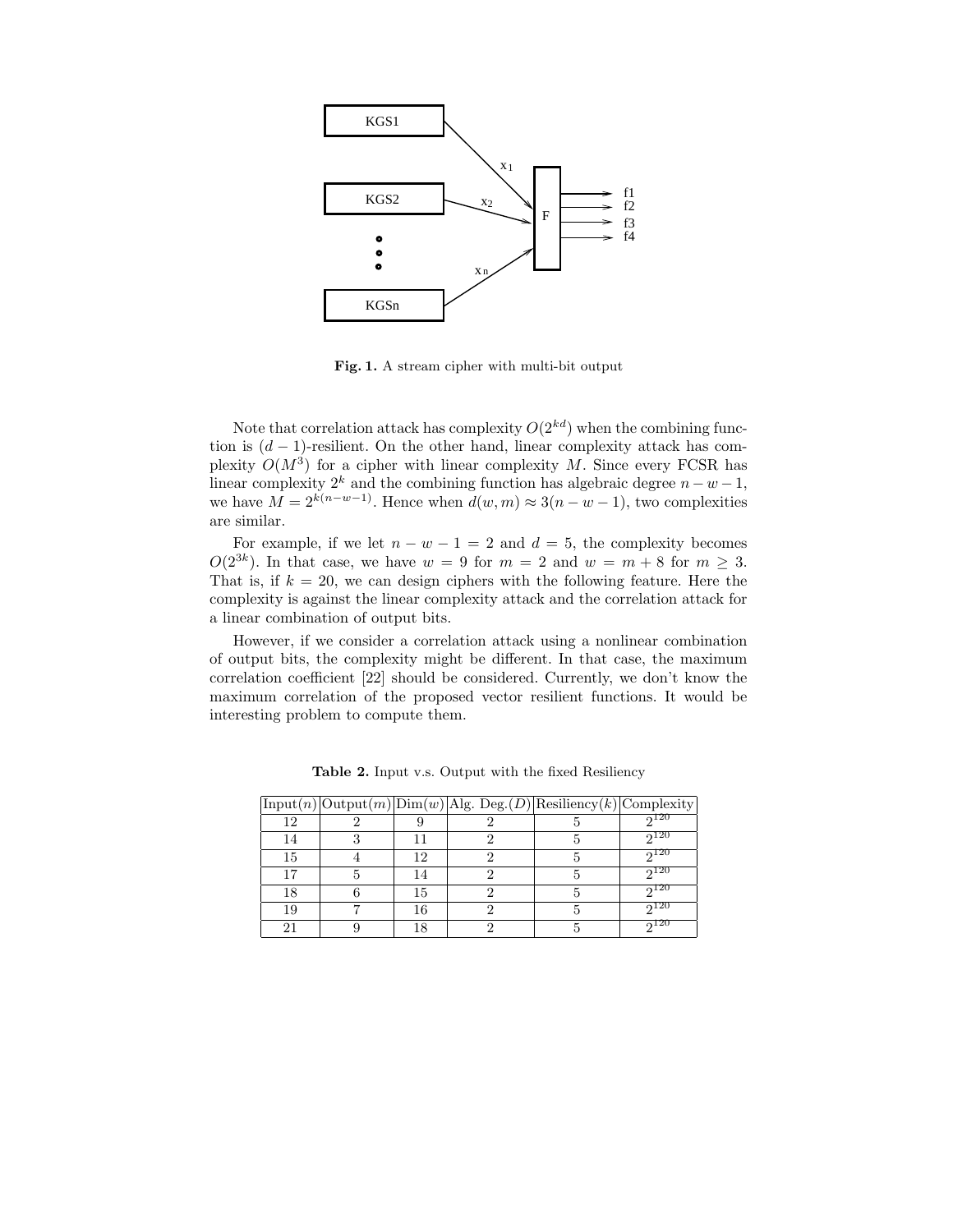# 8 Conclusion

In this paper we proposed a method to construct a  $(n+D+1, m, d-1)$ -resilient function with algebraic degree  $D$  for arbitrary positive integer  $D$  using a linearized polynomial and a  $[n, m, d]$  linear code. Since its nonlinearity is related with the number of rational points of associated algebraic curves, we can find a bound of its nonlinearity using Hasse-Weil bound of algebraic curves. Applying this method to the well-known simplex code gives a  $(t(2^m-1)+D+1, m, t2^{m-1}-$ 1)-resilient function with algebraic degree D for any positive integers  $m, t$  and D. Note that if we increase the input size by  $D$  in the proposed construction, we can get a resilient function with the same parameter except algebraic degree increased by D. In author's knowledge, this method is the first one to generate a nonlinear vector resilient function with larger algebraic degree than the output size.

Acknowledgements The author would like to thank Dr. Seongtaek Chee, Prof. Joseph Silverman, and Prof. Kyeongcheol Yang for helpful discussion and comments. This work was supported by postdoctoral fellowship program from Korea Science and Engineering Foundation (KOSEF).

### References

- 1. C. Bennett, G. Brassard, and J. Robert, "Privacy Amplification by Public Discassion," SIAM J. Computing, Vol. 17, pp.210-229, 1988.
- 2. C. Bennett, G. Brassard, C. Crépeau, and U. Maurer, "Generalized Privacy Amplification," IEEE Trans. on Information Theory, Vol. 41, No. 6, pp. 1915-1923, 1995.
- 3. J. Bierbrauer, K. Gopalakrishnan, and D. Stinson, "Bounds on Resilient Functions and Orthogonal Arrays, " Proc. of Crypto'94, pp.247-256, Springer-Verlag, 1994.
- 4. A. Brouwer and T. Verhoeff, "An Updated Table of Mimimum-Distance Bounds for Binary Linear Codes," IEEE Trans. on Infomation Theory, Vol. 39, No. 2, pp.662-677, 1993.
- 5. J. Cheon and S. Chee, "Elliptic Curves and Resilient Functions," Proc. of ICISC'00, pp.64-72, 2000.
- 6. P. Camion, C. Carlet, P. Charpin, and N. Sendrier, "On Correlation Immune Functions," Proc. of Crypto'91, pp.86-100, Springer-Verlag, 1992.
- 7. S. Chee, S. Lee, D. Lee, and S. Sung, "On the Correlation Immune Functions and their Nonlinearity," Proc. of Asiacrypt'96, pp.232-243, Springer-Verlag, 1996.
- 8. B. Chor, O. Goldreich, J. Hastad, J. Friedman, S. Rudich, and R. Smolensky, "The Bit Extraction Problem or t-Resilient Functions," IEEE Symposium on Foundations of Computer Science, Vol. 26, pp. 396-407, 1985.
- 9. K. Friedl and S.C. Tsai, "Two Results on the Bit Extraction Problem", Discrete Applied Mathematics, Vol 99, pp. 443–454, 2000
- 10. J. Friedman, "On the Bit Extraction Problem," Proc. of 33rd IEEE Symposium on Foundations of Computer Science, pp.314-319, 1992.
- 11. G. van der Geer and M. van der Vlugt, "Trace Codes and Families of Algebraic Curves," Math. Z., Vol. 209, pp.307-315, Springer-Verlag, 1992.